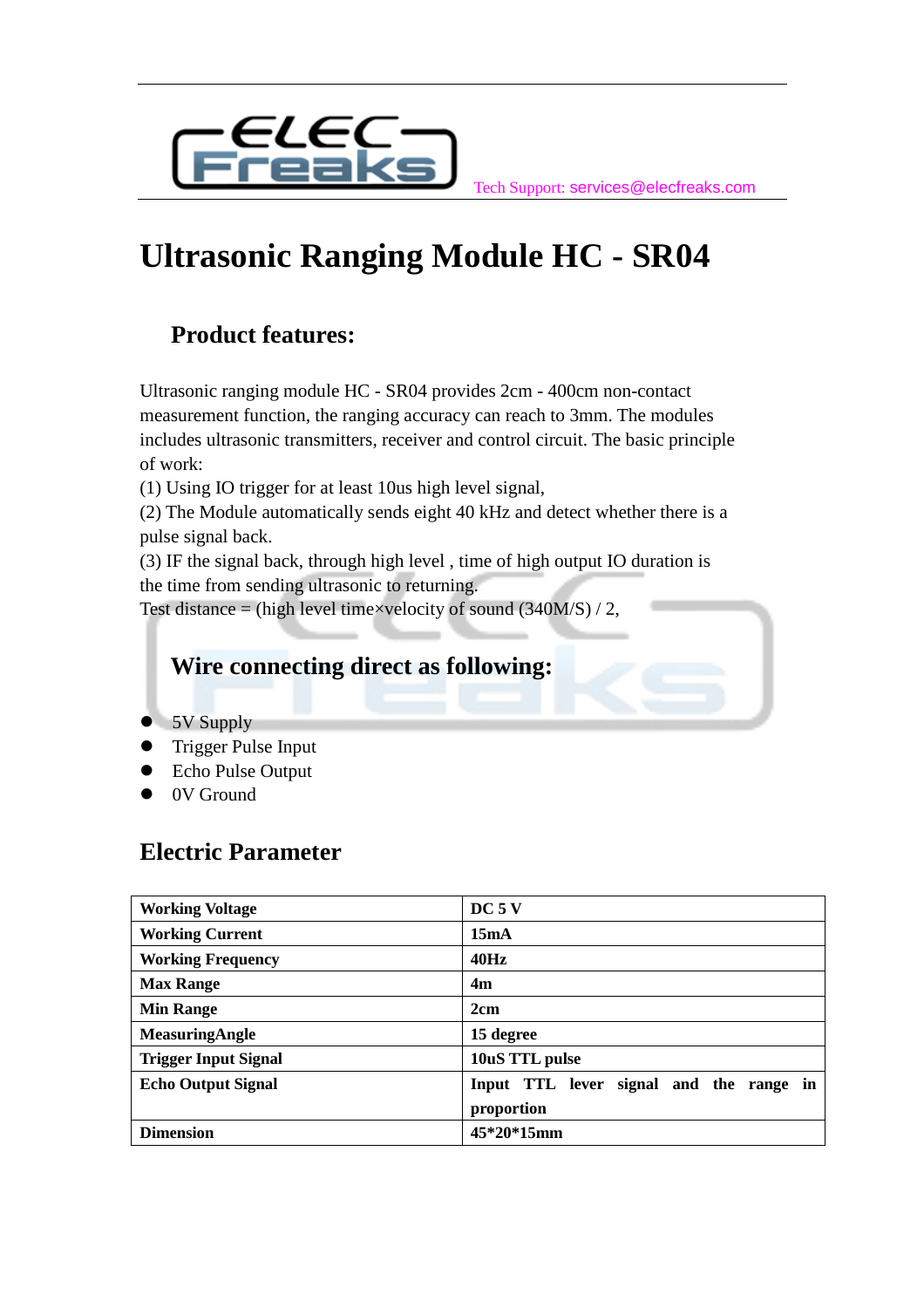

The Timing diagram is shown below. You only need to supply a short 10uS pulse to the trigger input to start the ranging, and then the module will send out an 8 cycle burst of ultrasound at 40 kHz and raise its echo. The Echo is a distance object that is pulse width and the range in proportion .You can calculate the range through the time interval between sending trigger signal and receiving echo signal. Formula:  $uS / 58$  = centimeters or  $uS / 148$  =inch; or: the range = high level time \* velocity  $(340M/S) / 2$ ; we suggest to use over 60ms measurement cycle, in order to prevent trigger signal to the echo signal.

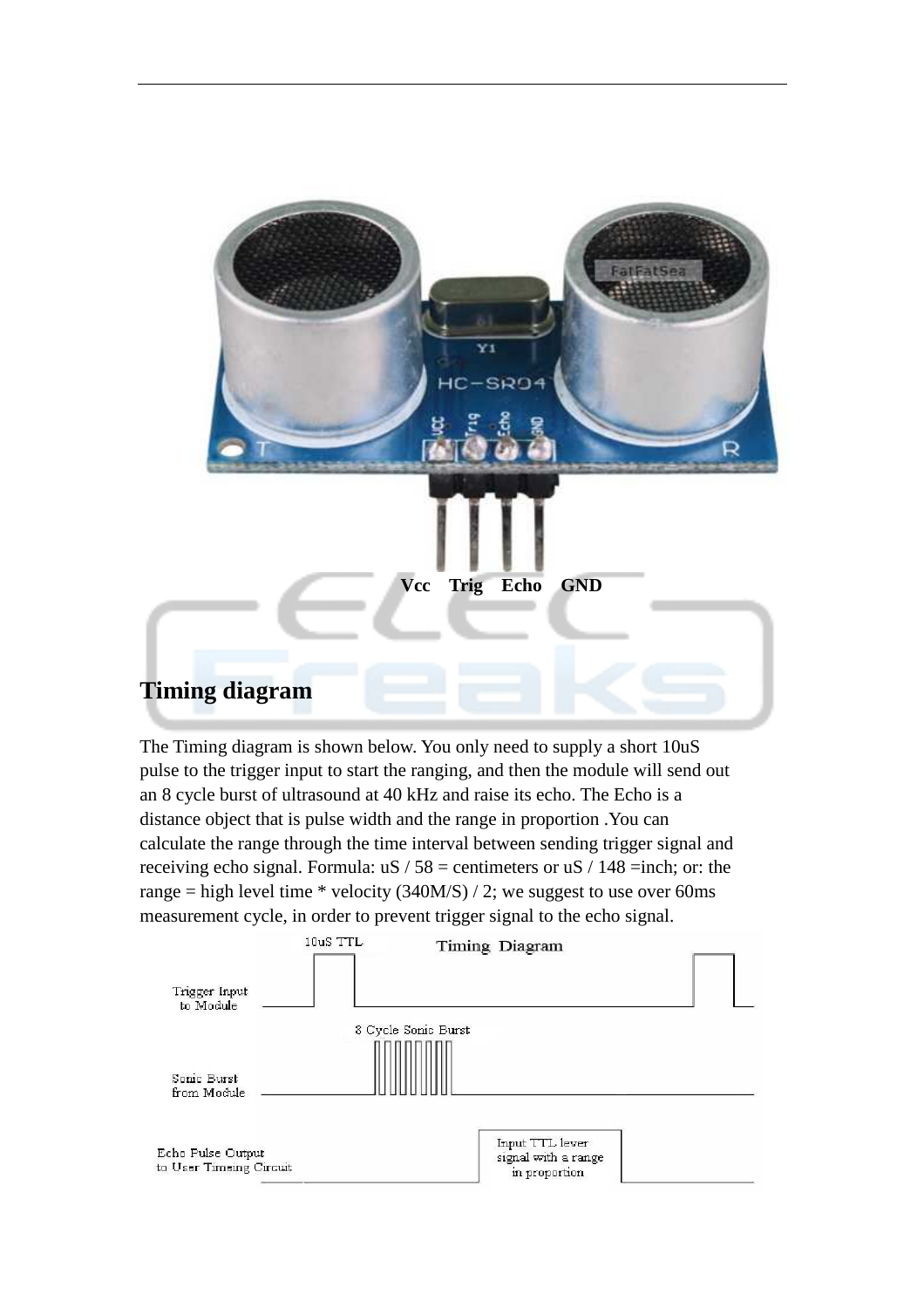### **Attention:**

 The module is not suggested to connect directly to electric, if connected electric, the GND terminal should be connected the module first, otherwise, it will affect the normal work of the module.

• When tested objects, the range of area is not less than 0.5 square meters and the plane requests as smooth as possible, otherwise ,it will affect the results of measuring.

#### **www.Elecfreaks.com**